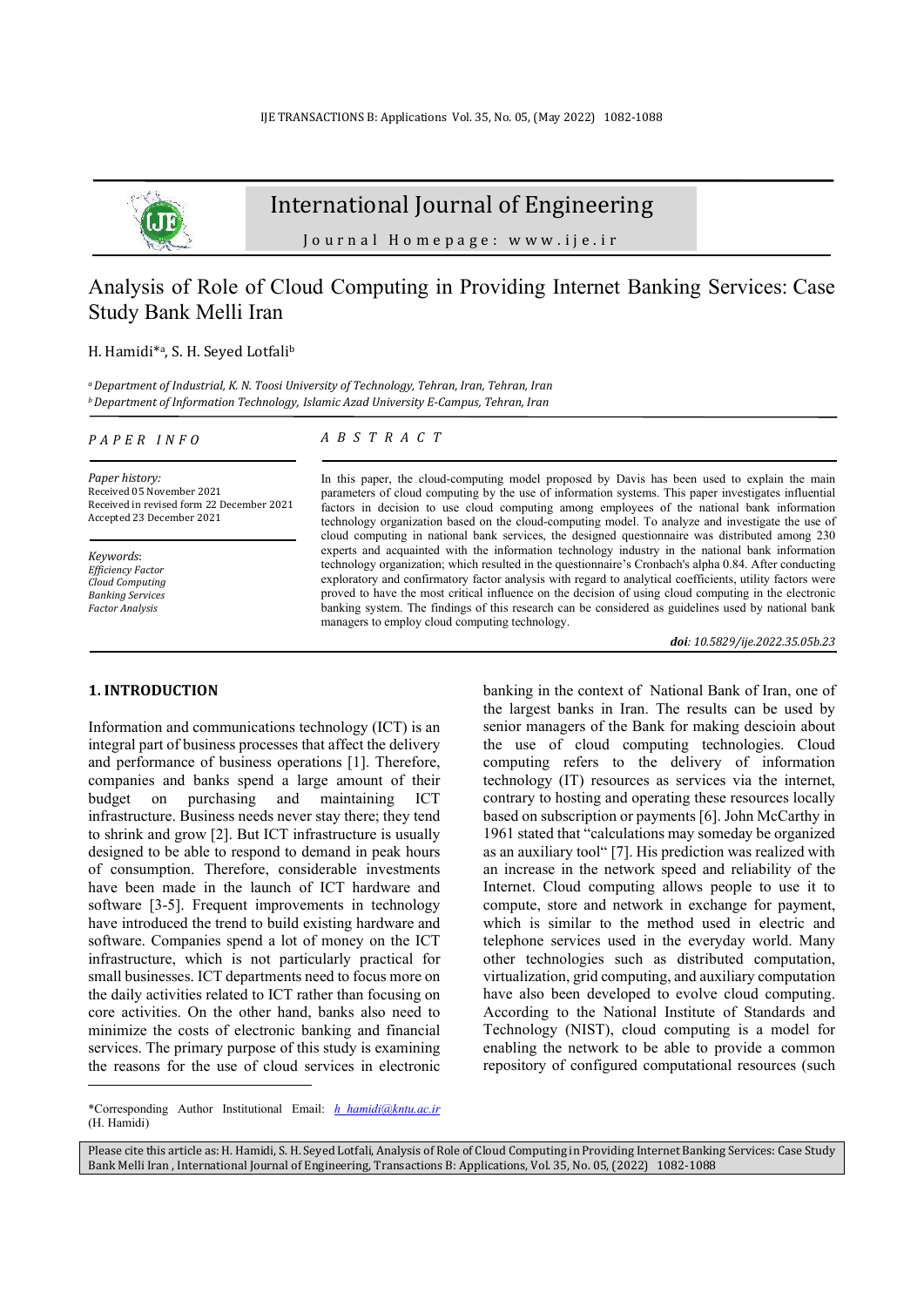as networks, servers, storage, applications, and services) that can be quick and have the minimum management or service provider effort [8].

Cloud computing is developed according to the structure, platform, and application as service-based services in a model as cost payments for users [9, 10]. In the industry, these services exist as Infrastructure as a Service (laaS), Platform as Service (PaaS), and Software as a Service (SaaS), respectively [11, 12]. In e-banking, it is also the structure of providing different services and services based on various services in electronic banking, which can be significantly enhanced using cloud technology infrastructure.

The main objective of this paper is to explore the problems that are the main root of the lack of a cloudfocused banking system. The remaining of the paper are organized as the following parts. In the second part, the frameworks for using cloud computing are introduced.

## **2. THE USE OF CLOUD COMPUTING**

Today, information technology is a crucial tool in promoting countries' economic competitiveness. Currently, its usage has significant implications on the productivity of organizations. These effects can only be realized if IT capabilities are widely used; therefore, several theoretical models are proposed at the individual and organizational level for the use of cloud computing [13, 14].

**2. 1. UCCTAM Model of Cloud Computing** The UCCTAM model introduced in 2015 is a widely used theory for individual acceptance of an information system and information management [15]. Most studies focus on users' reception positions in choosing or not using freedom technology [16]. This study is successfully used to predict the use of cloud computing technology by new systems [17]. In addition, research aimed to investigate the effect of customers' trust on Internet banking acceptance based on the UCCTAM model [18]. Based on this model, the utility factor and ease of use are the key factors determining the efficiency of technology.

**2. 2. Experimental History of Research** Many pieces of research have been developed to identify the main parameters of cloud computing. Kamankesh and Hamidi [19] have suggested that the adoption and use of cloud computing have been studied among almost 750 students of local colleges enrolled in basic arithmetic courses. This study investigated factors such as software access, ease of traffic, personal creativity, concern of technology, teacher support, and reliability as main parameters on utility factor, ease of use, actual use, and future profitability. The results of path analysis indicate that two elements, including profitability and ease of use, have a positive effect on the decision-making use of cloud computing. In contrast, the ease of use factor is more effective due to the negative effect of factors such as concern of technology, access to software, and convenience of traffic on factor. It has no significant impact on the use of cloud computing.

Alvanchi et al. [20] investigated the adoption of cloud computing applications among 209 librarians of the Central Libraries of Tunisia. In this study, which was survey type and data collection method during 11 months, the author emphasizes the effect of four factors of usefulness, ease of use, attitude towards the use and decision making of cloud computing applications. Due to the results of this study, there is a significant relationship between productivity factor and attitude factor toward the use of librarians as well as the factor of attitude toward the use of cloud computing applications, and there is only a significant relationship between the factor of ease of use with profitability factor and attitude toward usage.

Research studies are based on a conceptual model. The conceptual model indicates the desired variables in an investigation and the relationship between them. In this research, a cloud computing model is used as a model for various research fields. In this model , four factors, namely, utility, ease of use, attitude towards use, and decision using cloud computing technology, are considered. Figure 1 shows the conceptual model used in this study.

Thus, the present study is conducted based on three hypotheses as follows:

The first hypothesis: the decision element to use cloud computing is influenced by attitude towards the use of cloud computing, ease of use, and utility factors.

The second hypothesis: attitude factor towards the use of cloud computing is affected by ease of use and usefulness factors.

The third hypothesis: the effect of usefulness is affected by ease of use.

## **3. RESEARCH METHODOLOGY**

The purpose of this paper is to investigate individual factors associated with cloud computing among IT



**Figure 1.** Conceptual model of research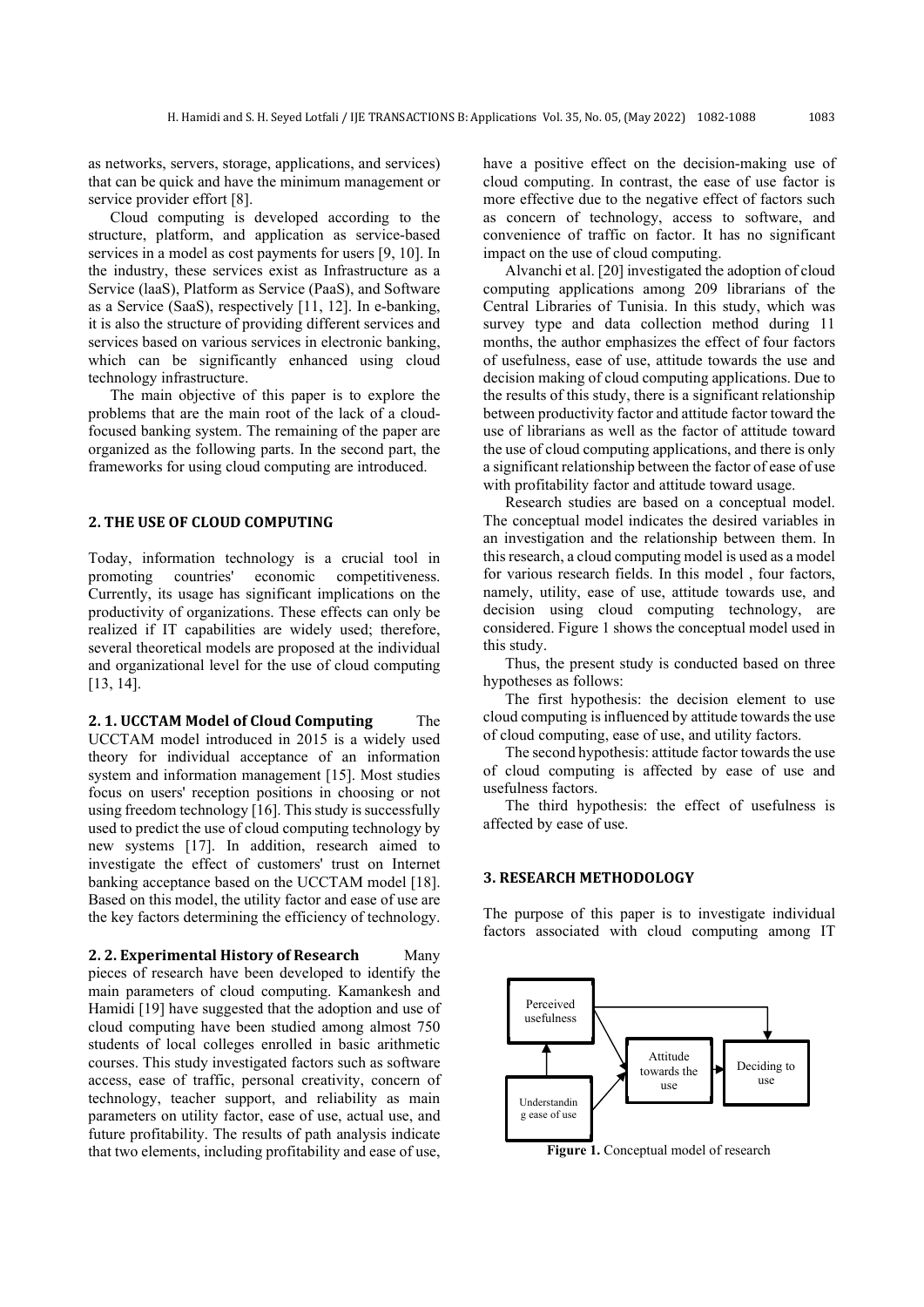professionals in the field of electronic banking at the National Bank of Iran. Hence, this study can be classified as a descriptive survey. We provided a questionnaire for collecting data. In order to validate the questionnaire, an initial version of it was presented to academic researchers, cloud computing professionals working at the national bank of Iran's technology organization (SADAD) and top level executives of SADAD. After applying necessary reforms to the questionnaire, the sectors in the questionnaire were designed and the questions related to each section are based on elements of the "cloud computing model" used in this study. The questions of this questionnaire include 17 closed questions, apart from questions related to general specifications. To determine the reliability of the measurement instrument, the final questionnaire was distributed randomly between 10 individuals from the research population, and the alpha coefficient of the questionnaire was calculated using the SPSS software, and a Cronbach's value of 0.84 was obtained. Considering that the reliability of this survey exceeds 70 %, it can be inferred that the questionnaire has a relatively high reliability. The research population of this study consists of 230 employees and managers working in the IT sector of the National Bank of Iran. Hence, 230 questionnaires were prepared and distributed among the demographic society, a well-known target society associated with cloud computing technology. Among 230 questionnaires, 209 questionnaires were returned and analyzed. In this study, descriptive and inferential statistical methods have been used. In order to understand the existence of meaningful relationships between the independent and dependent variables, the correlation analysis method is operated using the "spearman" statistic. For statistical analysis, exploratory factor analysis methods, confirmatory factor analysis, and path analysis were used. Statistical analysis of the research data was carried out using SPSS software and Amos software.

#### **3. 1. Reliability and Validity After data** collection, the validity and reliability of the collected data

must be inspected. Validity: the validity of a research method refers to how accurately it is able to measure what it is intended to measure.

Reliability: The ability to replicate the method or instrument of measurement. If there is no reliability method, the Collecting data will not have validity as well [21].

# **3. 2. Validity and Reliability of Research Tools**

**3. 2. 1. Validity** Content validity is the validation method commonly used to examine the components of a measurement instrument. The content validity of a measurement tool depends on its constituent questions. The test has content validity if the instrument's questions define specific traits and skills that the researcher intends to measure.

**3.2. 2. Reliability** Reliability or credit is one of the technical characteristics of measurement. The concept has to deal with this when the measuring instrument in the same condition achieves the same results. The objective of reliability is that if the measuring processs is carried out several times in a short interval of time and with a single group of people, the results are expected to be close to each other. We use an index called "reliability coefficient" to measure the reliability, and its size usually varies between Zero and One. "Zero" reliability factor defines the reliability, and the reliability factor "One" is representative of the validity [22, 23]. There are several ways to determine the reliability of the measurement instrument, such as the repeat method, the Tasnif method, Kord Richardson method, and Cronbach "s alpha.

$$
r_{\alpha} = \frac{j}{(j-1)} \left[ 1 - \frac{\sum_{j=1}^{k} S_{j}^{2}}{S^{2}} \right]
$$
 (1)

Relationship 1: Cronbach "s alpha calculation formula In which the number of questions of questionnaires: j

The variance of the scores on each subset:  $S_j^2$ Total variance: S<sup>2</sup>

Typically, a Cronbach "s alpha value between 0.6 and 0.8 is acceptable, and a value higher than 0.8 indicates high reliability. It is evident that the closer the number is to one, the better. In this study, Cronbach "s alpha technique is used to determine the reliability of the questionnaire.

Most of the research is based on the questionnaire in humanities and behavioral sciences. The quality control issue of the results of a questionnaire includes a wide range of topics. If we assume the questionnaire as a test, a good test should have good qualities such as objectivity, ease of implementation, feasibility, interpretation, and image to achieve good results. Among these features, validity and reliability are more important [24]. Given below is the Cronbach's alpha that is more prevalent than other methods:

The method of using Cronbach's alpha coefficient to determine the reliability of a questionnaire or test by emphasizing internal correlation can be used. In this method, one or more parts of the questionnaire are used to measure the reliability coefficient of the test. If the questions are expressed in two cases, True =one or False= zero. The Alpha coefficient is calculated from Relationship (2):

$$
\alpha = \frac{k}{(K-1)} \left[ 1 - \frac{\sum_{i=1}^{k} pq}{S^2} \right] \tag{2}
$$

Relationship 2: Cronbach "s alpha coefficient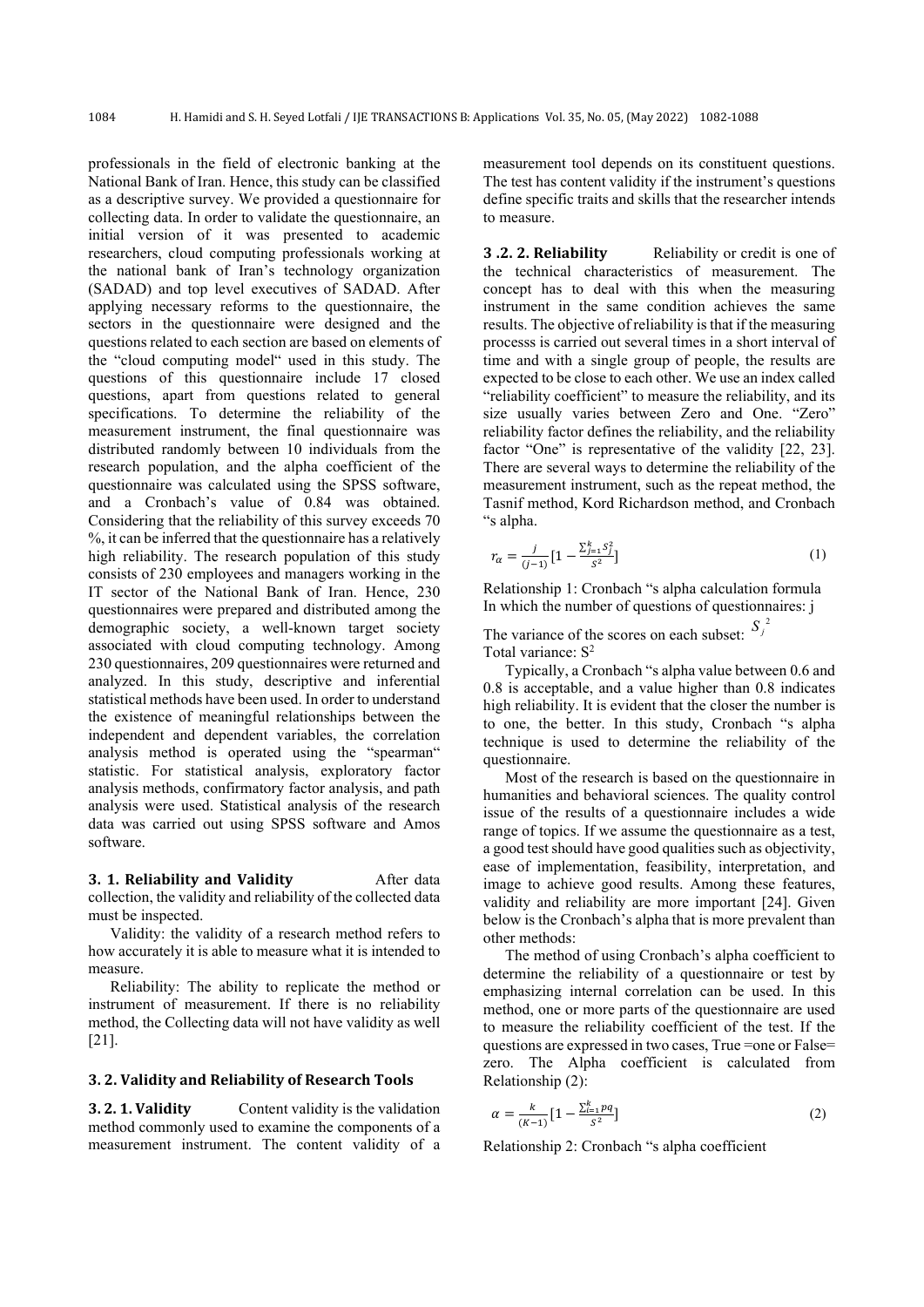where "K" is the number of questions, "p" is the number of correct responses, "q" is the number of wrong answers and the total variance of the questions (and if the questions are worth the value), each question has its own value (Cronbach "s alpha from the following equation calculates the reliability of the test:

$$
\alpha = \frac{k}{(K-1)} \left[ 1 - \frac{\sum_{i=1}^{k} S_i^2}{S^2} \right] \tag{3}
$$

Relationship 3: The reliability of the test

where "k" is the number of questions, the variance of each question, and " $S<sup>2</sup>$ " is the variance of the whole question. Reliability of the questionnaire: Since a questionnaire is a questionnaire with several questions (such as a five-point Likert scale) such as a test, the high correlation can be calculated by Cronbach's alpha [24, 25]. Cronbach "s alpha method can be used not only for two zero and one value options but also for multi-value options (such as a five-point Likert scale). If the test parts or the tests that are made out of the total of them are individually, then the Alpha factor does not require that individual questions be correctly and incorrectly [22]. To further explain how to use the alpha coefficient, suppose a questionnaire is designed to test the three hypotheses that the questions pertaining to each hypothesis are considered a little test.

Suppose the variance of three little tests is equal to:

 $S^2$ <sub>3</sub> = 7 and  $S^2$ <sub>2</sub> = 4 and  $S^2$ <sub>1</sub> = 6, and the total variance of the test is equal to 33 due to  $k = 3$ , the Cronbach "s alpha coefficient is calculated as Formula 4.

$$
\alpha = \frac{k}{(K-1)} \left[ 1 - \frac{\sum_{i=1}^{K} S_i^2}{S^2} \right] = \frac{3}{(3-1)} \left[ 1 - \frac{6+4+7}{32} \right] = 0.7 \tag{4}
$$

Relationship 4: Calculation of Cronbach "s alpha coefficient

It is said that if the alpha coefficient is more than 0.7, the test has acceptable validity. As a result, the above test has acceptable validity.

### **4. RESEARCH FINDINGS**

The data obtained from the research questionnaires were presented in the following three subsections:

### **4. 1. The Description of the Research Community**

From the analysis of 209 questionnaires in this study, it was found that men (56%) had more participation than women (44%). In terms of the job situation, information technology industry experts have the highest number of respondents (79%). In terms of the work area, most respondents were active in the hardware and network domains (37%). The highest rate of work between 5 and 10 years (35%) and the highest level of education was related to the expert group (57%). Most of the participants were in the computer engineering survey (52%), and others had other documents [13].

**4. 2. Exploratory Factor Analysis of the Research Variables** Since four factors are introduced as influential factors of cloud computing in this research, separate factor analysis has been done for each of these factors, and the results are shown in Table 1. The first row is the number of variables related to each factor. The second row defines the "KMO" test value, which is one of the prerequisites for first conducting an exploratory factor analysis. Since the "KMO" value is for all factors above 0.5, the variables are suitable for factor analysis. The third row represents a significant number of the Bartlett test, which is another prerequisite for exploratory analysis. The fourth row "Share number" show commonalities. It examines suitability of questions in each exploratory factor. If the Share number is at least 0.5, the indicators are accepted [14]. In this part, after removing inappropriate questions, the number of factors was larger than 0.5. Thus, the above questions have appropriate validity for factor analysis. Having a higher quality and special value above 0.5, stated in the fifth and sixth lines, the appropriateness of questions is a confirmation factor analysis.

**4. 3. Confirmatory Factor Analysis of the Research Variables In order to perform a confirmatory** factor analysis, Imos software was used. The fit indices of the model are shown in Table 2. The results from Table 2 indicate that all fit indices are acceptable. In this paper, the proposed model is used to model the fitness indices of the model concerning all vegetation indices of the model. In other words, the observed data were primarily based on the conceptual model of the research.

#### **5. DISCUSSION**

The correlation matrix is the basis of the analysis of causal models. In this study, the correlation matrix has

**TABLE 1.** Results from the exploratory factor analysis of the research variables

| Variable             | <b>Factor</b> of<br>use | Ease of<br>use     | <b>Attitude</b><br>towards<br>the use | Deciding to<br>use |
|----------------------|-------------------------|--------------------|---------------------------------------|--------------------|
| Variable number      | 4                       | 5                  | 2                                     | 3                  |
| <b>KMO</b> Test      | 0.745                   | 0.657              | 0.500                                 | 0.677              |
| <b>Bartlett Test</b> | 0.000                   | 0.000              | 0.000                                 | 0.000              |
| Share number         | 0.986                   | 0.980              | 0.991                                 | 0.996              |
| Operating loads      | $0.711 -$<br>0.784      | $0.621 -$<br>0.736 | 0.794                                 | $0.770 -$<br>0.846 |
| Special values       | 2.327                   | 1.842              | 1.261                                 | 2.011              |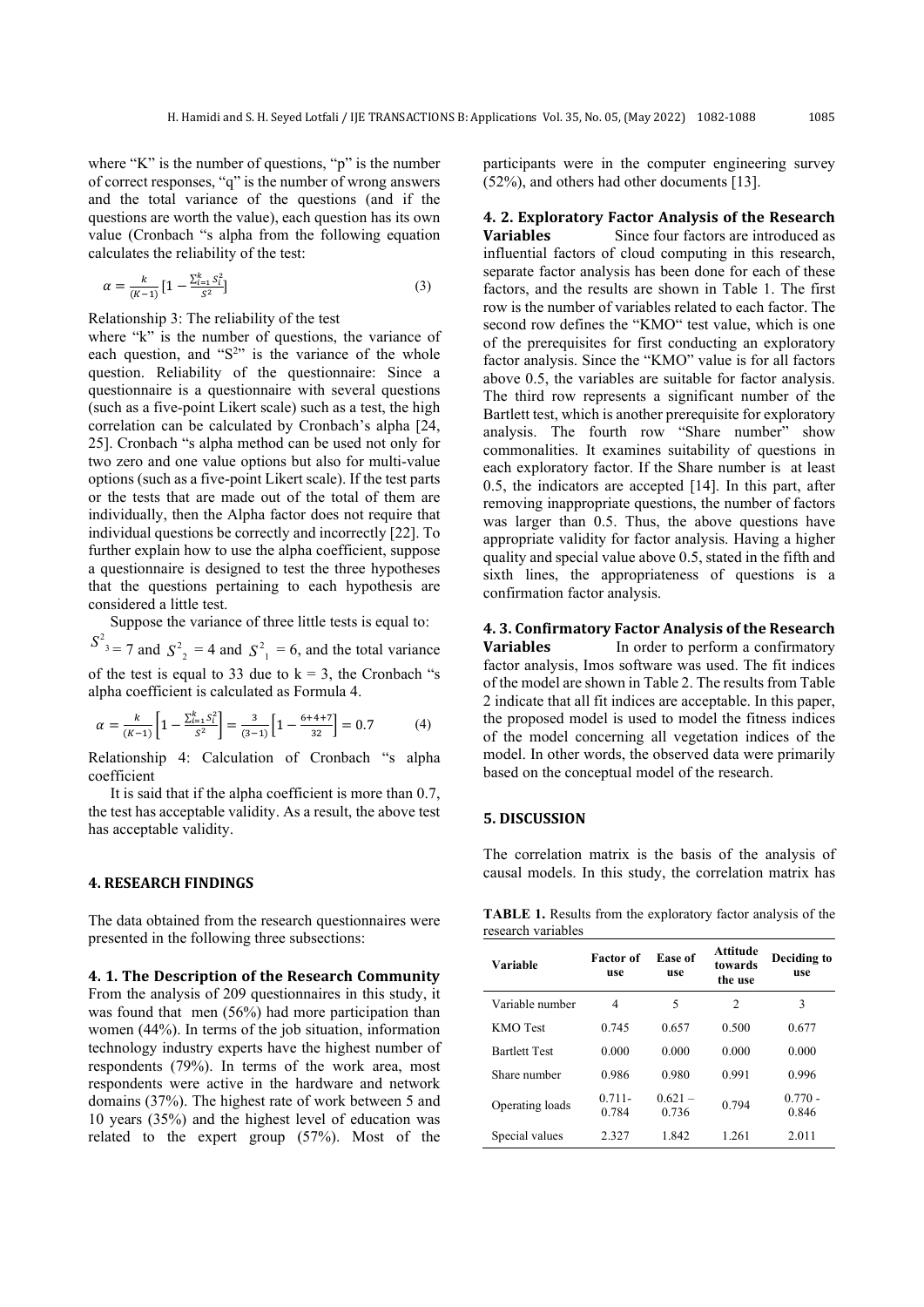| <b>Index</b>                                    | <b>Estimation</b>      | <b>Acceptable fitness</b><br>criterion |
|-------------------------------------------------|------------------------|----------------------------------------|
| Squared K                                       | $3.345--$<br>$P=0.067$ | $<1$ ------P $> 0.05$                  |
| Index of Comparative<br>elegance                | 0.946                  | 0.90>                                  |
| smooth index of<br>excellence                   | 0.933                  | 0.90>                                  |
| Root mean residual                              | 0.014                  | < 0.05                                 |
| Squared Root variance<br>of approximation error | 0.106                  | < 0.10                                 |
| Necessary index of fit                          | 0.992                  | > 0.90                                 |
| Adjustable index of fit                         | 0.920                  | >0.85                                  |

**TABLE 2.** Performance indices of the model

been used to analyze the meaningful relationship between the research variables, and the results are presented in Table 3.

According to the result obtained from Table 3, we can say that there is a positive relationship between all research variables with a confidence of 99 percent. This result matches the results of the survey in literature [25]. Analyzing the results in terms of model path coefficients, this section of the research variables using Imos software was tested using the statistical method analysis technique using the general least squares method. Path analysis is one of the multivariate analysis methods, which, in addition to investigating the direct effects of independent and dependent variables, considers their indirect effects.

The researcher conducted by Naghsh Nilchia and, Vafaei [16] believed that the path coefficients between each of the questions and factors, if meaningful, are the reason for initial convergence in the research tool. Due to the positive effect of all the path coefficients obtained in Figure 2, we can conclude that there is an increasing relationship between all research variables. The contribution of the usefulness factor in attitude towards the use is much higher than the contribution of ease of use. Table 4 shows the direct, indirect effect, and the total effect of independent variables on the dependent variable

**TABLE 3.** correlation matrix of the research variables

| Variable                          | Operating<br>factor | Ease of<br>use | Attitude<br>towards<br>the use | Deciding<br>to use |
|-----------------------------------|---------------------|----------------|--------------------------------|--------------------|
| Operating<br>factor               | 1                   |                |                                |                    |
| Ease of use                       | $0.227**$           |                |                                |                    |
| Attitude<br>towards<br>the<br>use | $0.336**$           | $0.202**$      |                                |                    |
| Deciding<br>to<br>use             | $0.396**$           | $0.231**$      | $0.260**$                      | 1                  |



**Figure 2.** Path coefficients of the conceptual research model

**TABLE 4.** Direct and indirect effect and the total effect of variables on the decision variable

| Variables              | Straight<br>effect | The effect is<br>not straight | Whole<br>effect |
|------------------------|--------------------|-------------------------------|-----------------|
| Operating factor       | 0.46               | 0.70                          | 0.53            |
| Ease of use            |                    | 0.011                         | 0.050           |
| Attitude towards using | 0.18               |                               | 0.18            |

(the decision to use cloud computing). Due to the direct and indirect effect and the total effect of research variables on the decision to use cloud-computing technology, the variable factor has the most significant impact on the decision variable. Attitude variables are used for use and ease of use in the next rankings; therefore, the decision variable using cloud computing is influenced by the variable factor variables, ease of use, and attitude towards the use of cloud computing. However, the first hypothesis is confirmed.

The second hypothesis examines the effect of two utility factors and ease of use on the attitude variable.

According to the results of the total effect of productivity factor and ease of use in Table 5 on the attitude variable relative to the use, the second hypothesis is confirmed. It can be concluded that the variable effect is more effective than the variable of ease of use. The third hypothesis examines the ease of use on the usefulness factor. Due to the positive correlation between the two variable factors and ease of use, the third hypothesis is confirmed.

**TABLE 5.** Direct and indirect effect and the total effect of variables on the attitude variable

| <b>Variables</b> | Straight<br>effect | The effect is<br>not straight | Whole effect |
|------------------|--------------------|-------------------------------|--------------|
| Operating factor | 2.33               | -                             | 2.33         |
| Ease of use      | 2.26               | 2.54                          | 2.54         |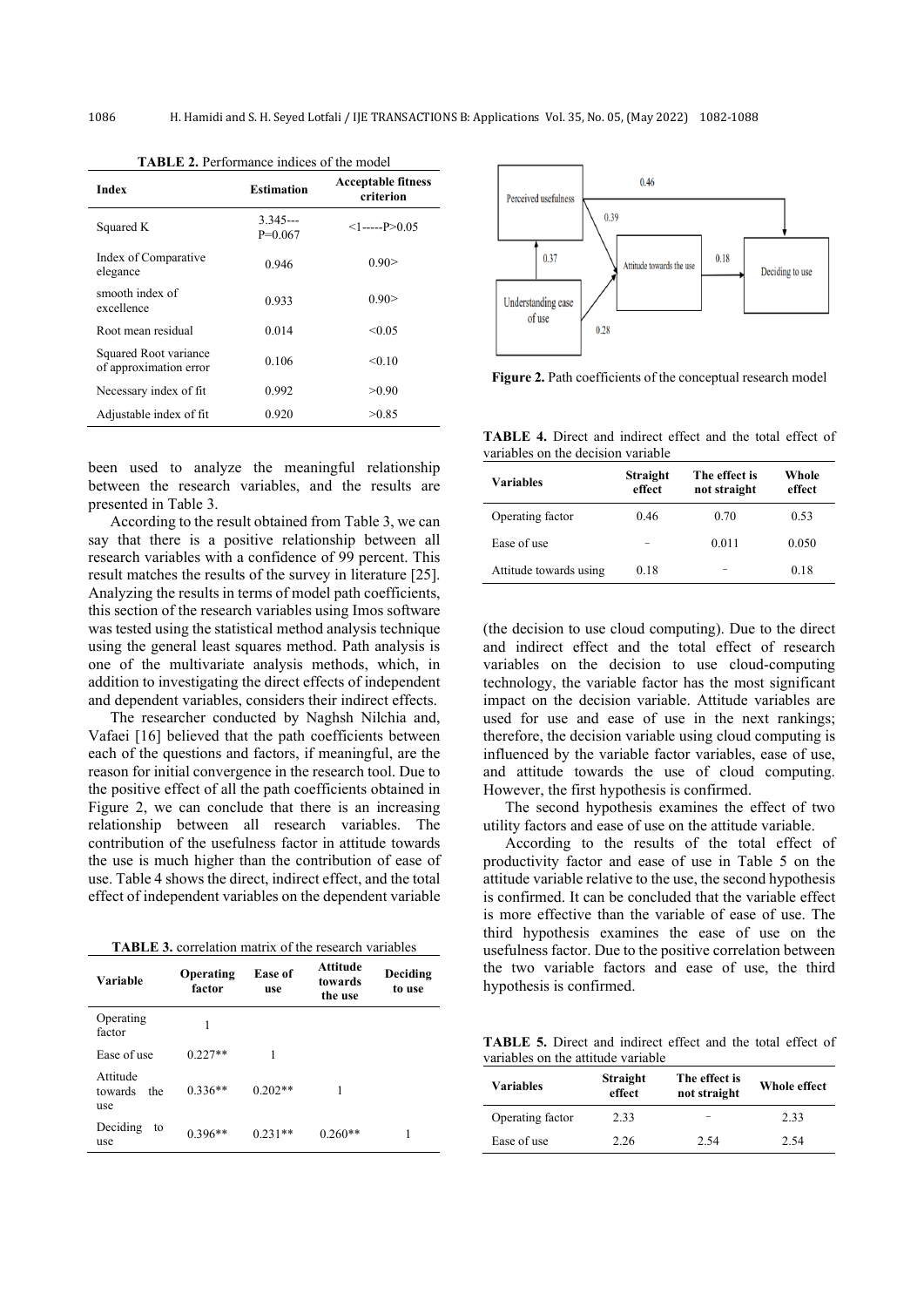## **6. CONCLUSION**

Cloud computing has many advantages, this paper investigates influential factors in the decision to use cloud computing among employees of the national bank information technology organization based on the cloudcomputing model. As the results of this study show, there is a significant relationship between utility factors and attitude toward usage. While the relationship between agents is the ease of use and attitude towards the use of other relationships, the result is consistent with the results of the studies in literature. The results of the analysis show that the utility factor has the most significant impact on the decision-making use of cloud computing technology. After the utility factor, attitude factors are used to make use and ease of use in order to influence the decision to use in the next rankings. Due to the novelty of cloud computing technology in Iran, the results of this study are completely consistent with the predictions. Senior managers of the National Bank have to promote the level of knowledge of users about familiarity with cloud computing and deployment. The level of knowledge of users about information systems can affect users' ease of use and thus influences attitude factors toward using cloud computing technology. This study shows a correlation between ease of use and attitude towards other relationships. Another factor affecting this result is employees' resistance in applying new technologies and adjusting them to traditional methods; therefore, before launching new technologies such as cloud computing, employee culture is used in using these technologies, to which managers need to pay attention. Cloud computing requires training and, more importantly, continuous support to remove barriers and problems. In other words, support mechanisms are decisive factors in the application of this technology. The findings of this study can be effective on the application of cloud computing in the national bank for the managers of the national bank. For future research, in addition to individual factors, other main factors such as environmental factors, technical factors, organizational factors should be considered in the use of cloud computing in e-banking.

# **7. REFERENCES**

- 1. Langmead, B. and Nellore, A., "Cloud computing for genomic data analysis and collaboration", *Nature Reviews Genetics*, Vol. 19, No. 4, (2018), 208-219, doi: 10.1038/nrg.2017.113.
- 2. Huang, D. and Wu, H., "Mobile cloud computing: Foundations and service models, Morgan Kaufmann, (2017).
- 3. Wang, Y., Li, J. and Wang, H.H., "Cluster and cloud computing framework for scientific metrology in flow control", *Cluster Computing*, Vol. 22, No. 1, (2019), 1189-1198, doi: 10.1007/s10586-017-1199-3.
- 4. Yu, Y., Miyaji, A., Au, M.H. and Susilo, W., *Cloud computing security and privacy: Standards and regulations*. 2017, Elsevier.1-2.
- 5. Zhang, Y., Chen, X., Li, J., Wong, D.S., Li, H. and You, I., "Ensuring attribute privacy protection and fast decryption for outsourced data security in mobile cloud computing", *Information Sciences*, Vol. 379, (2017), 42-61, doi: 10.1016/j.ins.2016.04.015.
- Timothy, D.P. and Santra, A.K., "A hybrid cryptography algorithm for cloud computing security", in 2017 International conference on microelectronic devices, circuits and systems (ICMDCS), IEEE. (2017), 1-5.
- 7. Arunkumar, R.J. and Anbuselvi, R., "Enhancement of cloud computing security in health care sector", *International Journal of Computer Science and Mobile Computing*, Vol. 6, No. 8, (2017), 23-31.
- 8. Pham, V.V.H., Liu, X., Zheng, X., Fu, M., Deshpande, S.V., Xia, W., Zhou, R. and Abdelrazek, M., "Paas-black or white: An investigation into software development model for building retail industry saas", in 2017 IEEE/ACM 39th International Conference on Software Engineering Companion (ICSE-C), IEEE. (2017), 285-287.
- 9. Aljawarneh, S., Cloud security engineering concept and vision: Concept and vision, in Cyber security and threats: Concepts, methodologies, tools, and applications. 2018, IGI Global.93-101.
- 10. Hamidi, H., Vafaei, A. and Monadjemi, A., "Algorithm based fault tolerant and check pointing for high performance computing systems", *Journal of Applied Sciences*, Vol. 9, No. 22, (2009), 3947-3956, doi: 10.3923/jas.2009.3947.3956.
- 11. Khan, N. and Al-Yasiri, A., Cloud security threats and techniques to strengthen cloud computing adoption framework, in Cyber security and threats: Concepts, methodologies, tools, and applications. 2018, IGI Global.268-285.
- 12. Hamidi, H. and Mohammadi, K., "Modeling fault tolerant and secure mobile agent execution in distributed systems", *International Journal of Intelligent Information Technologies*, Vol. 2, No. 1, (2006), 21-36, doi: 10.4018/jiit.2006010102.
- 13. Khalil, I.M., Khreishah, A. and Azeem, M., "Cloud computing security: A survey", *Computers*, Vol. 3, No. 1, (2014), 1-35, doi: 10.3390/computers3010001.
- 14. Bahrami, L., Safaie, N., "Effect of motivation, opportunity and ability on human resources information security management considering the roles of attitudinal, behavioral and organizational factors", *International Journal of Engineering, Transactions C: Aspects*, Vol. 34, No. 12, (2021), 2624-2635., doi: 10.5829/ije.2021.34.12c.07.
- 15. Subashini, S. and Kavitha, V., "A survey on security issues in service delivery models of cloud computing", *Journal of Network and Computer Applications*, Vol. 34, No. 1, (2011), 1- 11, doi: 10.1016/j.jnca.2010.07.006.
- 16. Nilchi, A.N., Vafaei, A. and Hamidi, H., "Evaluation of security and fault tolerance in mobile agents", in 2008 5th IFIP International Conference on Wireless and Optical Communications Networks (WOCN'08), IEEE. (2008), 1-5.
- 17. Kandukuri, B.R. and Rakshit, A., "Cloud security issues", in 2009 IEEE International Conference on Services Computing, IEEE. (2009), 517-520.
- 18. Jensen, M., Schwenk, J., Gruschka, N. and Iacono, L.L., "On technical security issues in cloud computing", in 2009 IEEE international conference on cloud computing, IEEE. (2009), 109- 116.
- 19. Hamidi, H. and Kamankesh, A., "An approach to intelligent traffic management system using a multi-agent system", *International Journal of Intelligent Transportation Systems*